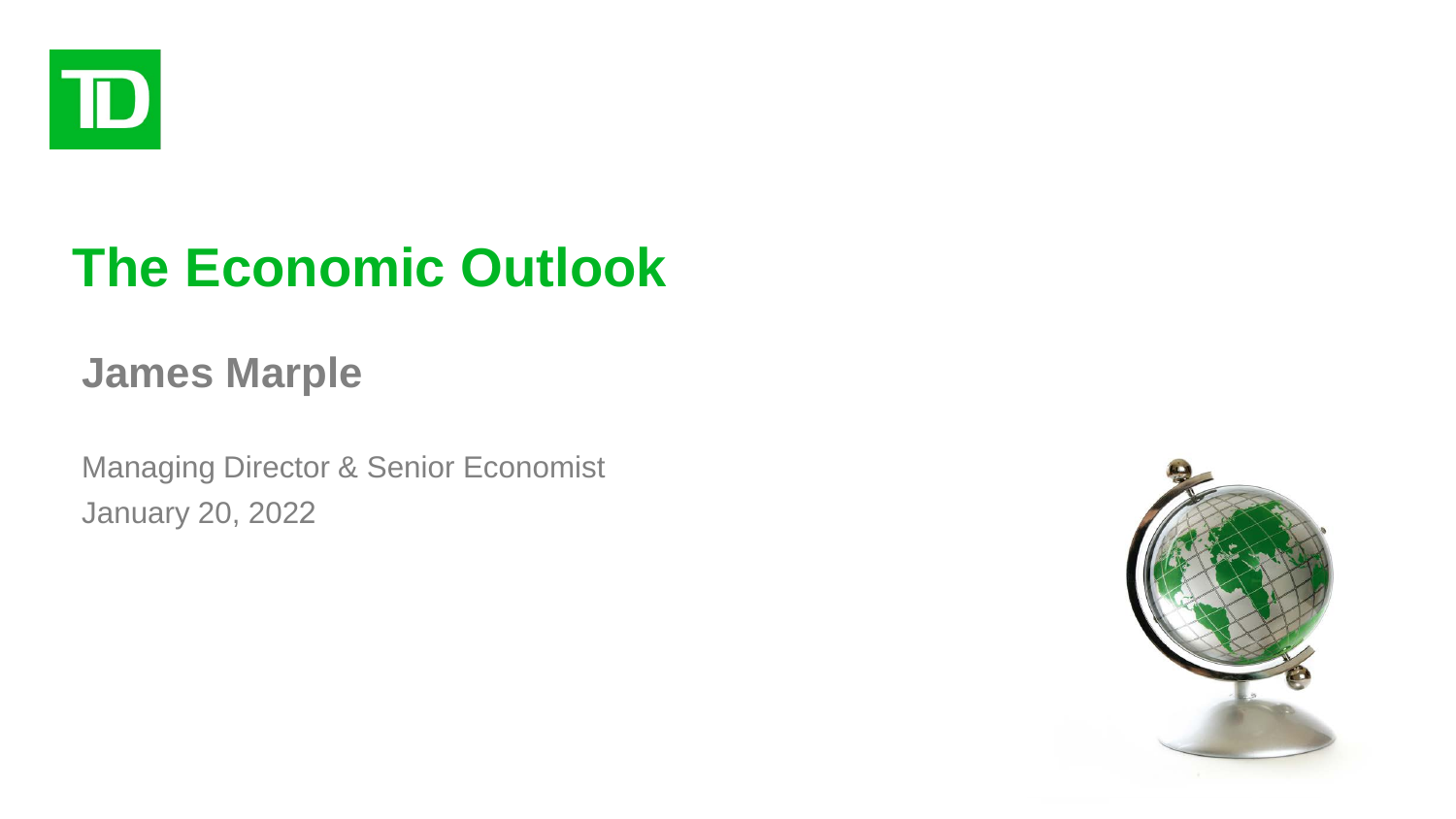#### **From Historic Rebound to "Stagflation" Worries**



- The Omicron variant has led Covid-19 case to skyrocket, but good reason to expect it to be nasty, brutish and short
- Demand remains healthy
- Supply is not
	- Global supply chain disruption likely worsened by Omicron
	- Labor supply slower to rebound
- Inflation proving persistent
- The Federal Reserve is "tapering," rate hikes to follow in 2022
- Infrastructure bill signed into law; rest of Biden agenda on the rocks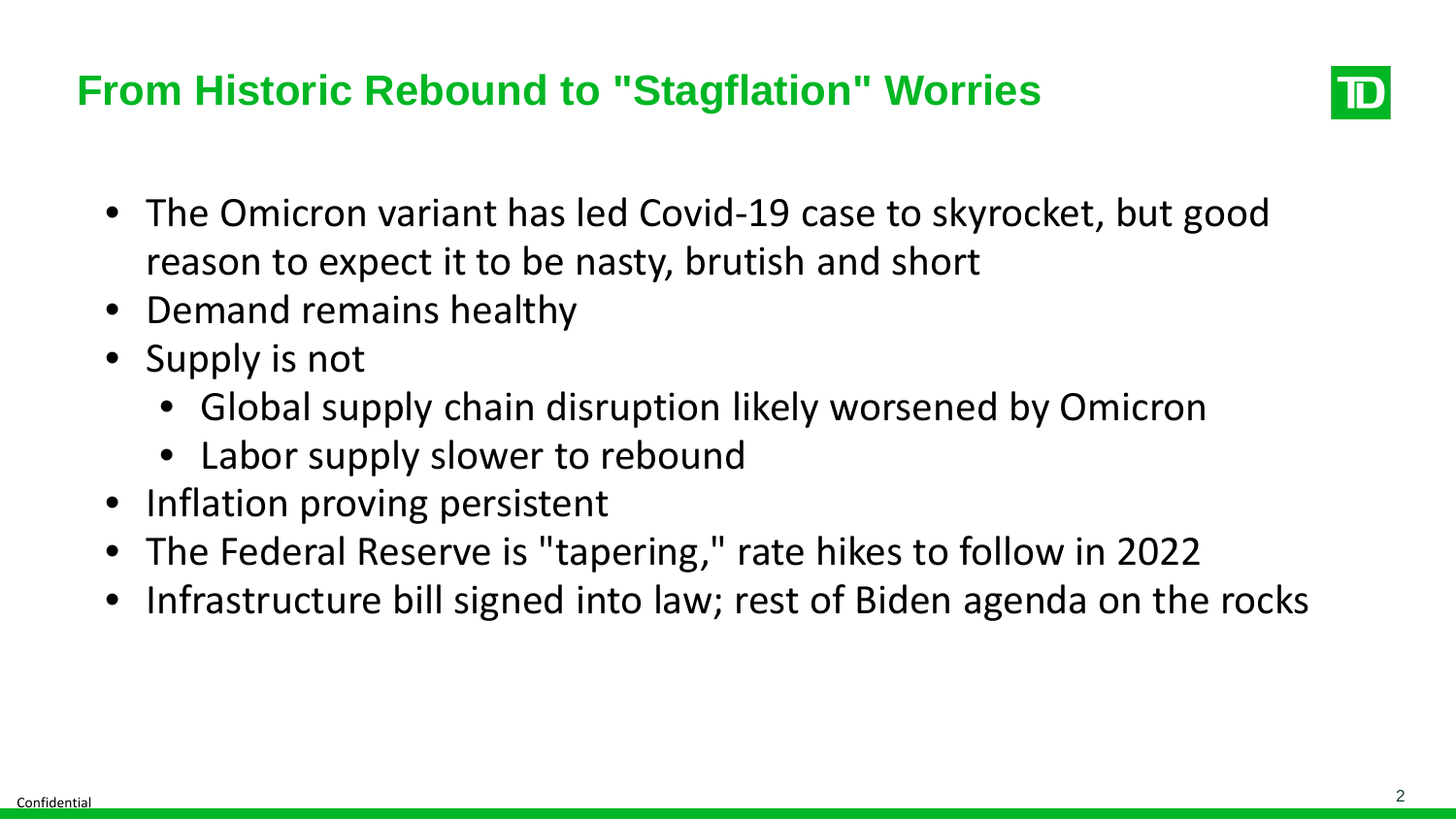

OWID, TD Economics. Last observation: January 13, 2022.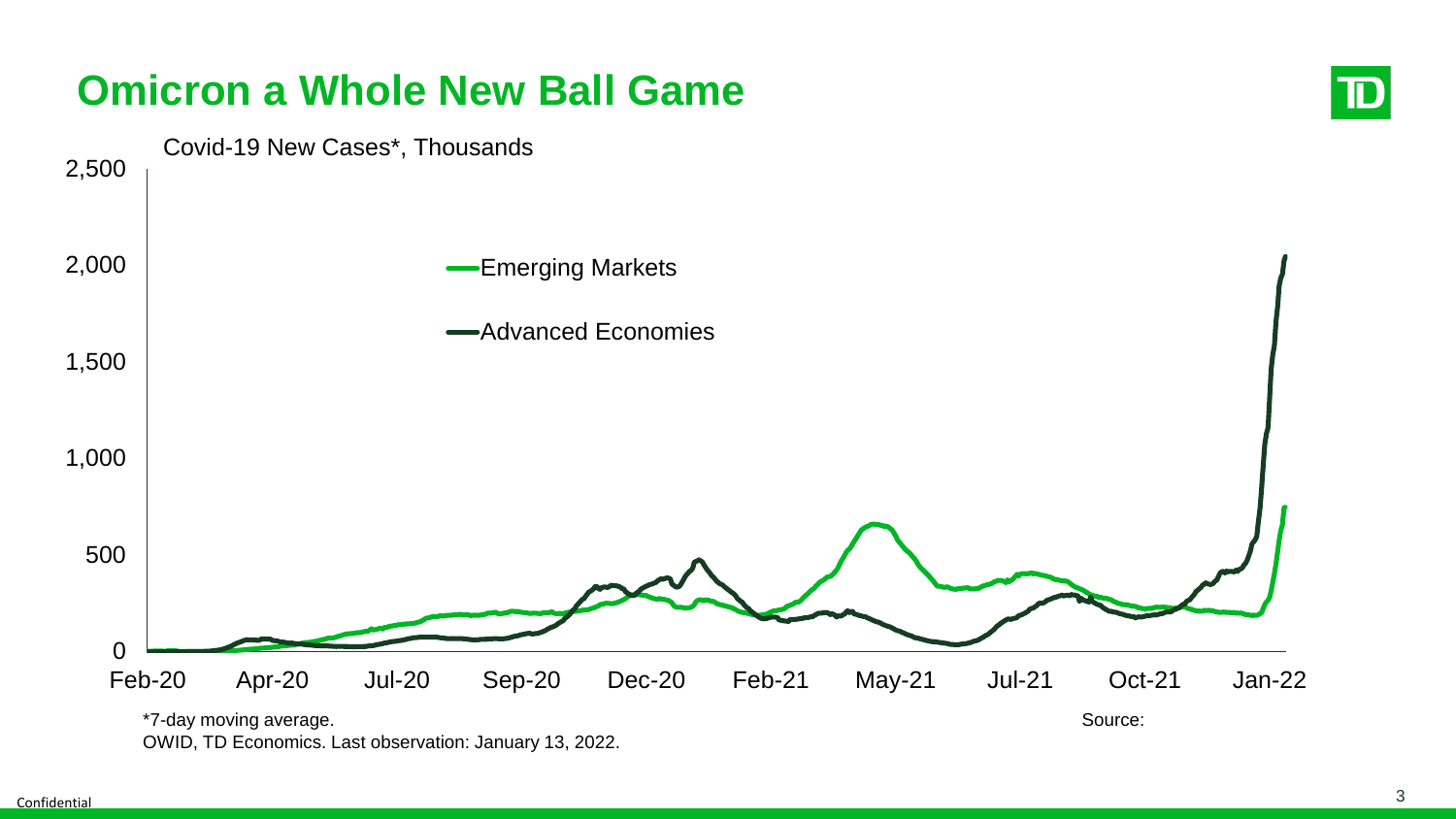## **Cases Have Skyrocketed, but May Have Peaked**



\*7-day moving average. Note: Data covers four regions; New England (CT, MA, ME, NH, RI, VT); Mid Atlantic (NJ, NY, PA); Upper South Atlantic (DC, DE, MD, NC, VA, WV); Lower South Atlantic (FL, GA, SC). Source: Moody's Analytics, TD Economics. Last observation: January 9, 2021.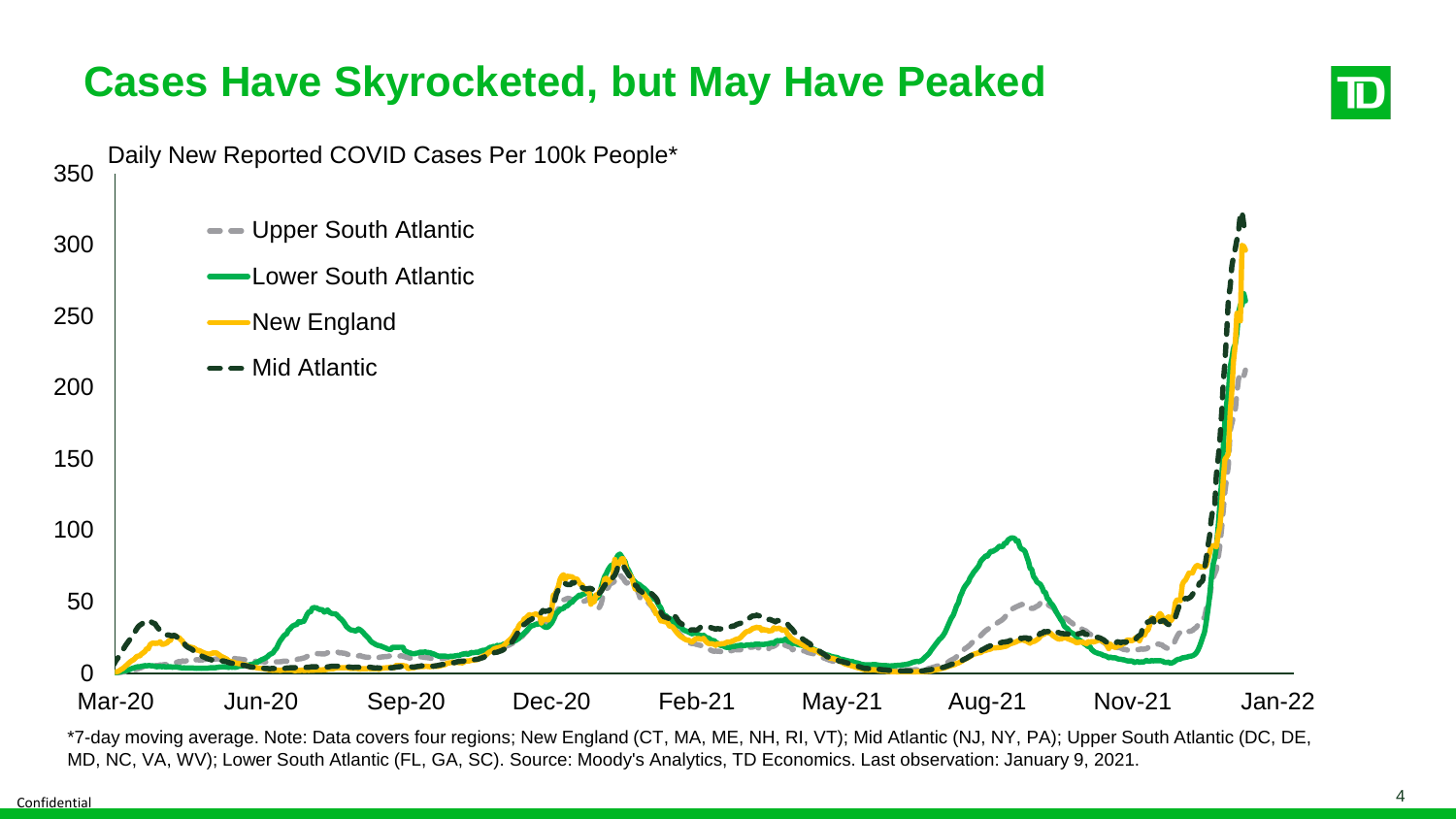# **Leading Indicators Show Strong Demand**



ISM Report on Business: 50+ = Increasing



Source: Institute for Supply Management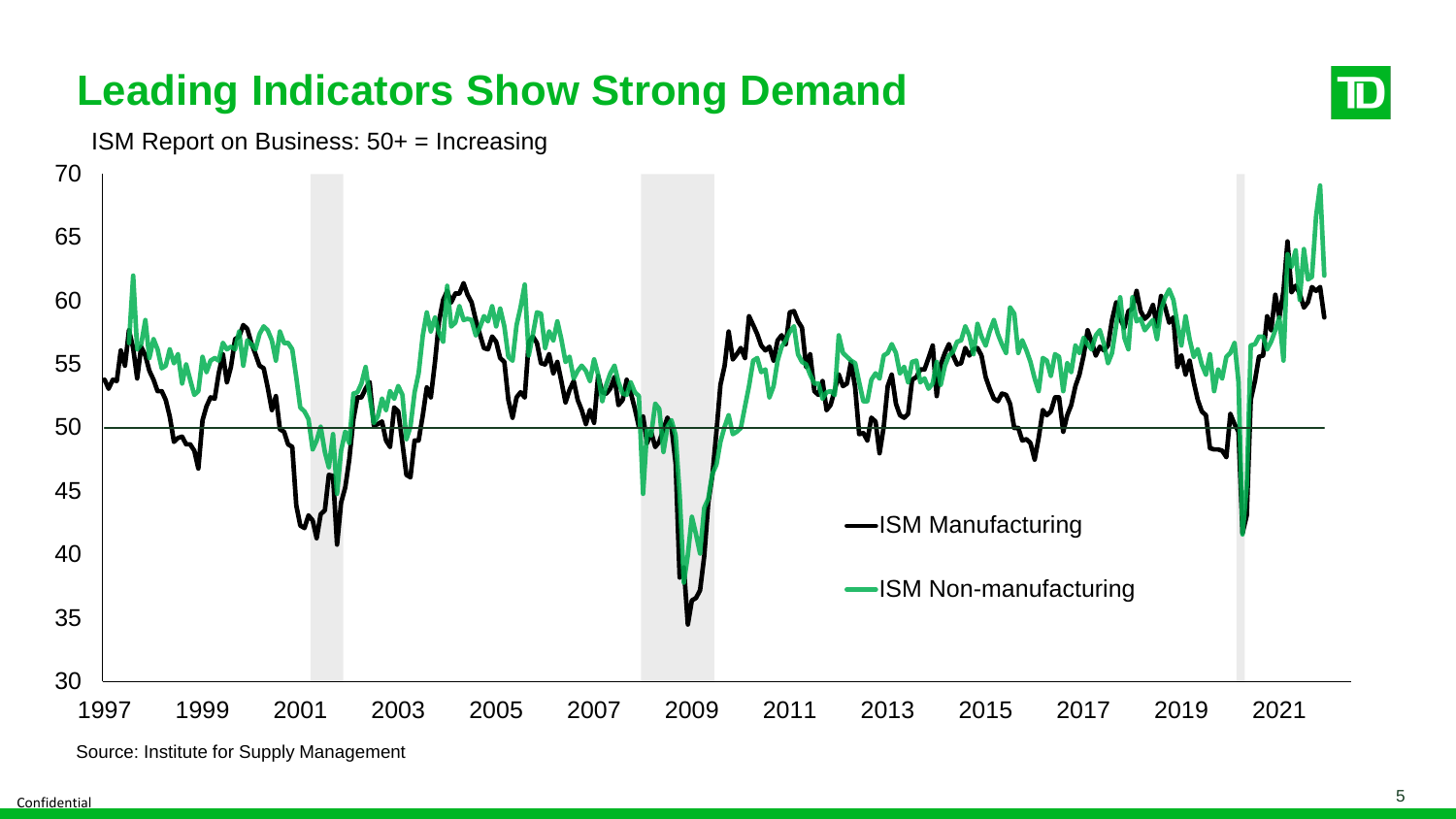## **Composition of Demand Has Shifted Dramatically**



\*Goods and services expected to grow at similar rate prior to pandemic. Source: Bureau of Economic Analysis, TD Economics

TD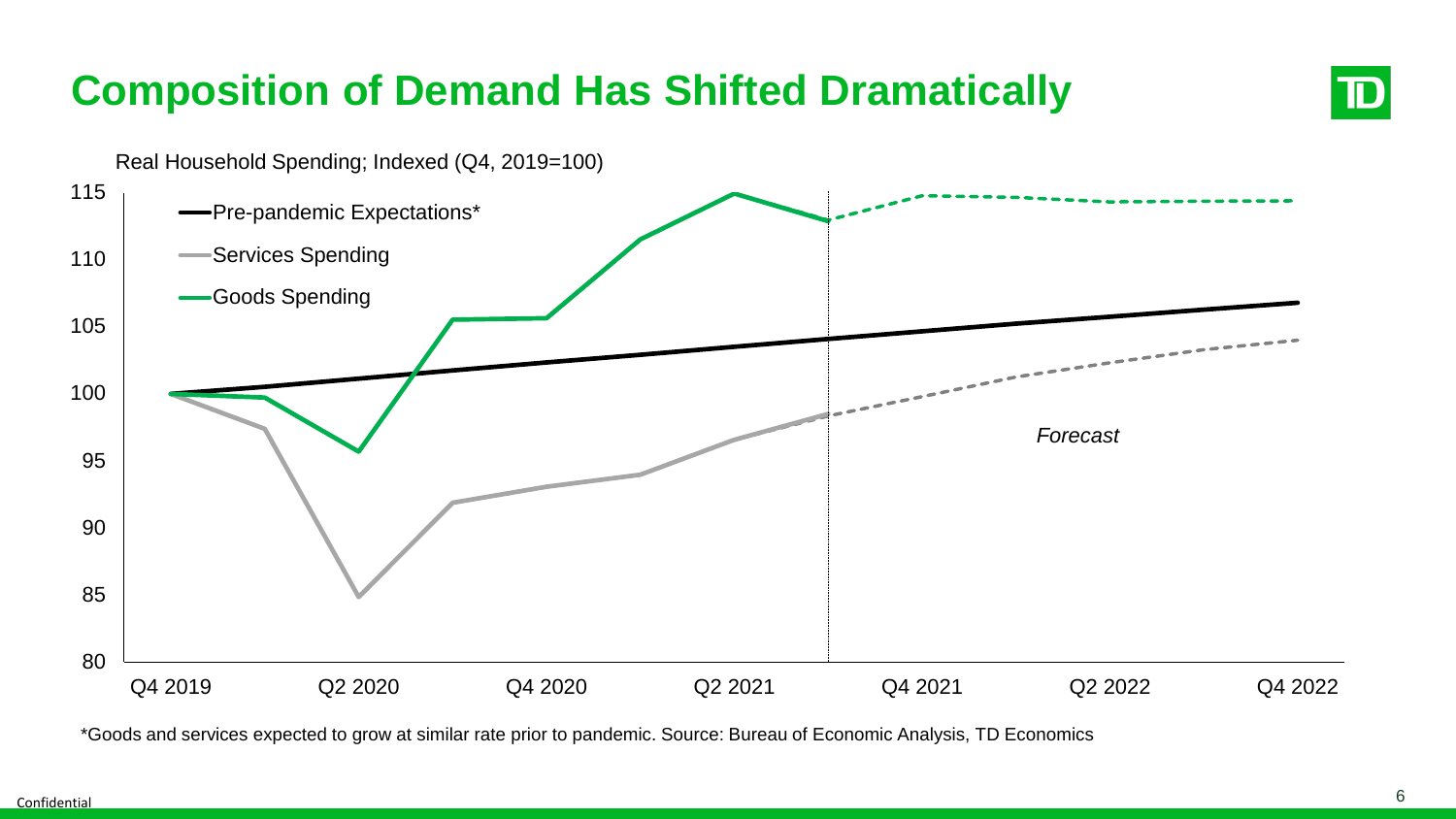

Source: Bureau of Economic Analysis, TD Economics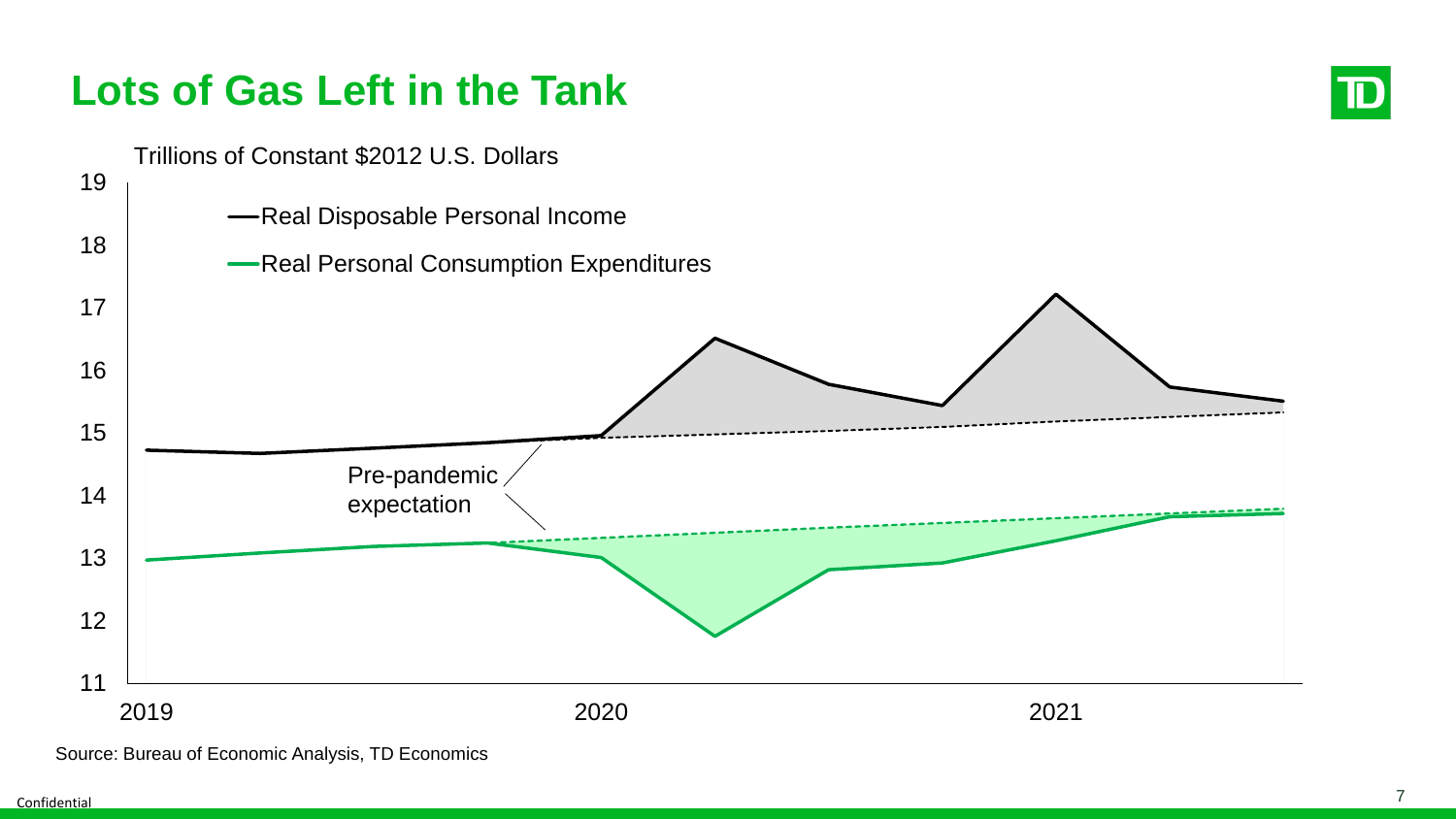# **Auto Sales Hit by Global Chip Shortage**





Source: Bureau of Economic Analysis, TD Economics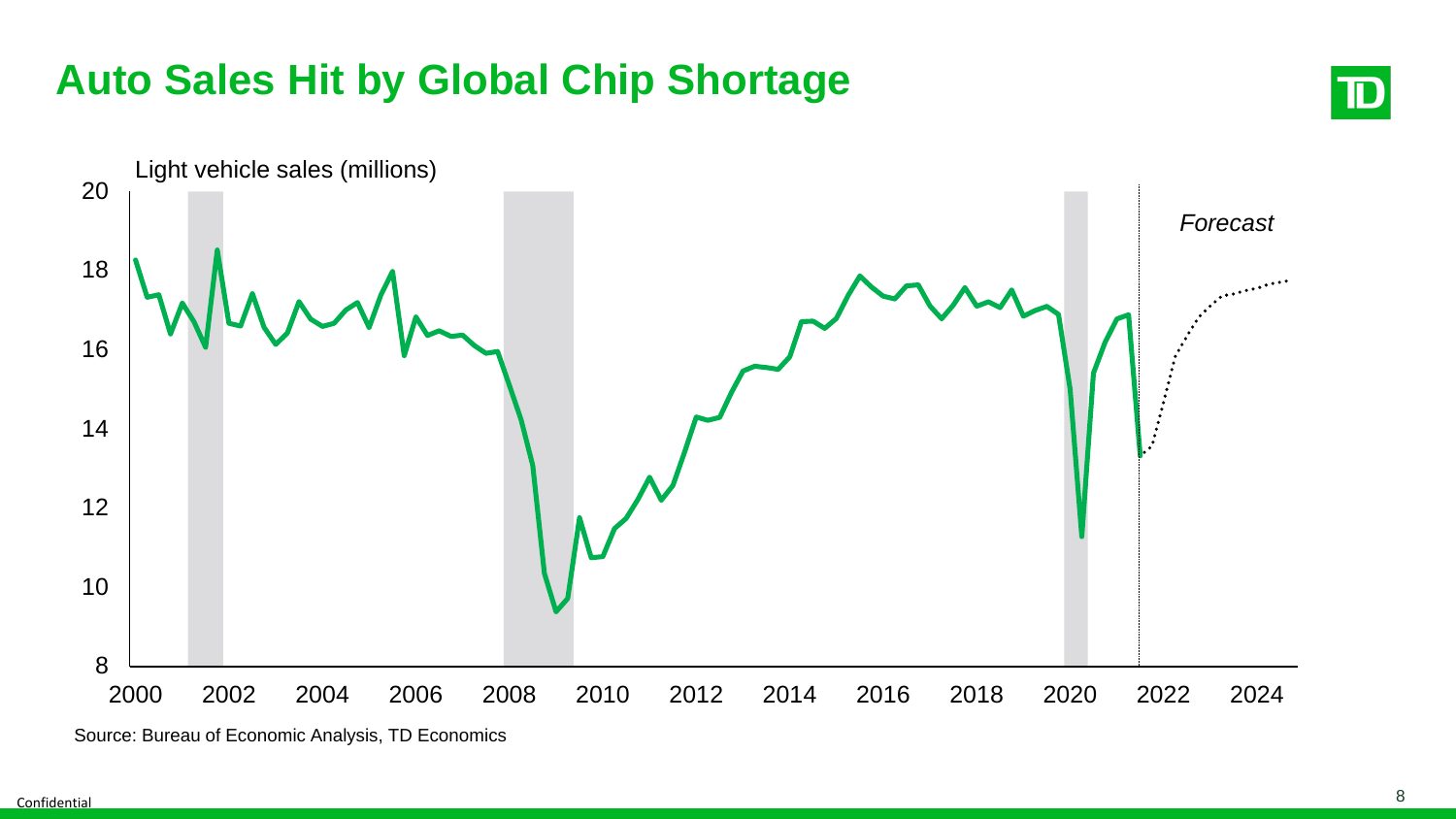# **Economic Growth is Constrained by Supply**





Source: BLS, BEA, TD Economics. Last observation: August 2021.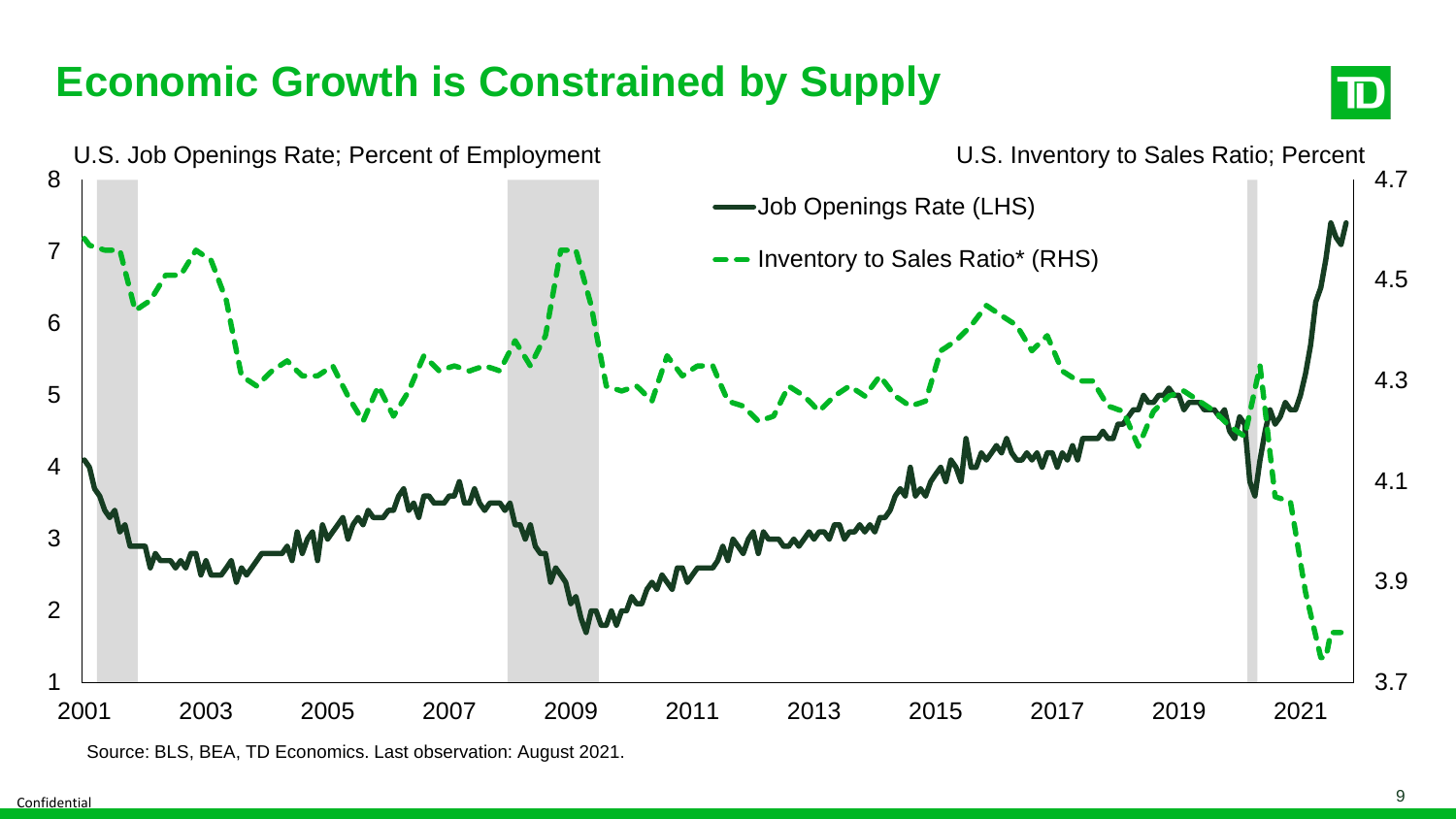## **Bottlenecks Proving Less "Transitory"**





Source: ISM, TD Economics. Last observation: November 2021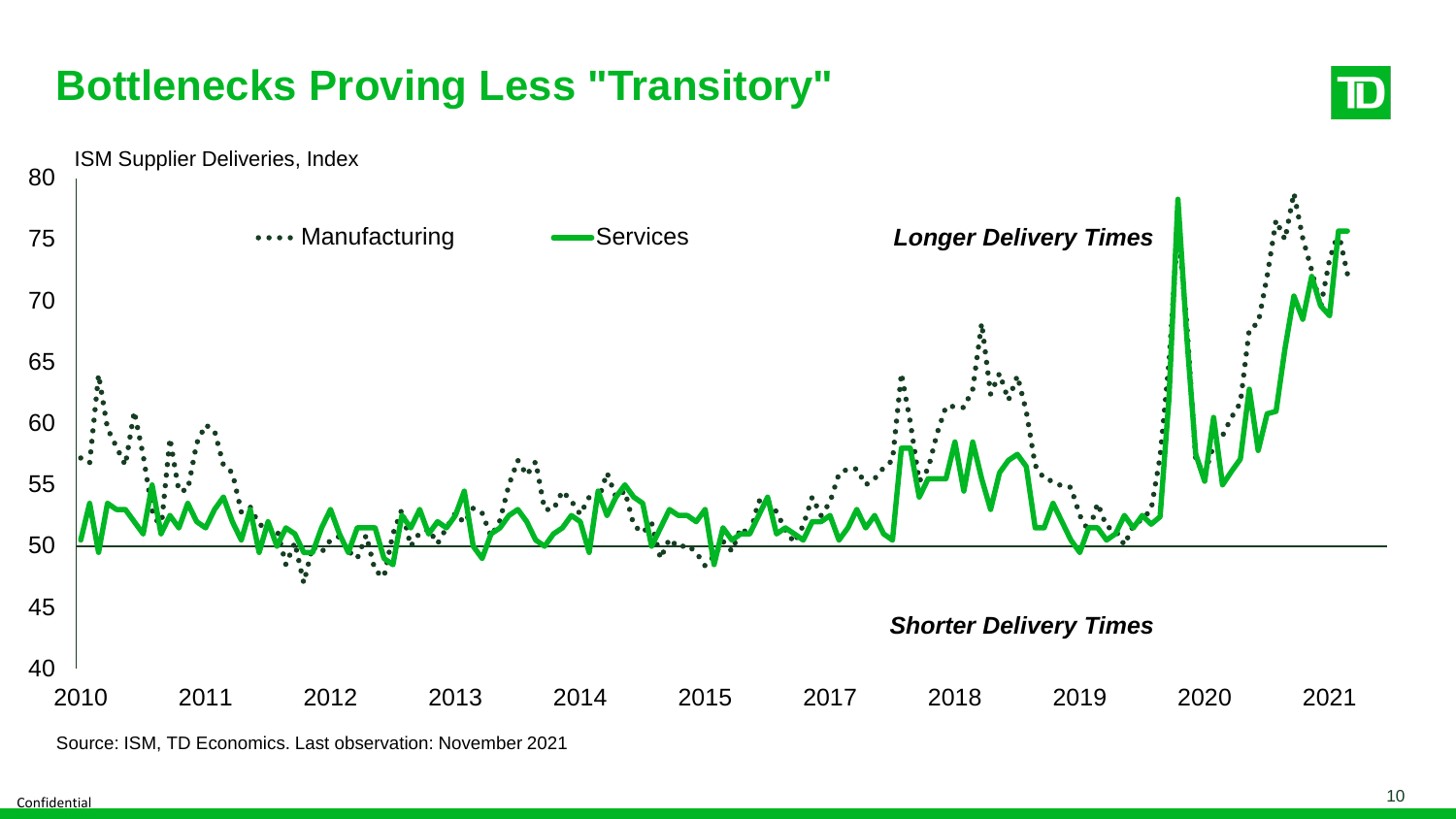

#### **People are Leaving Jobs in Record Numbers**

ID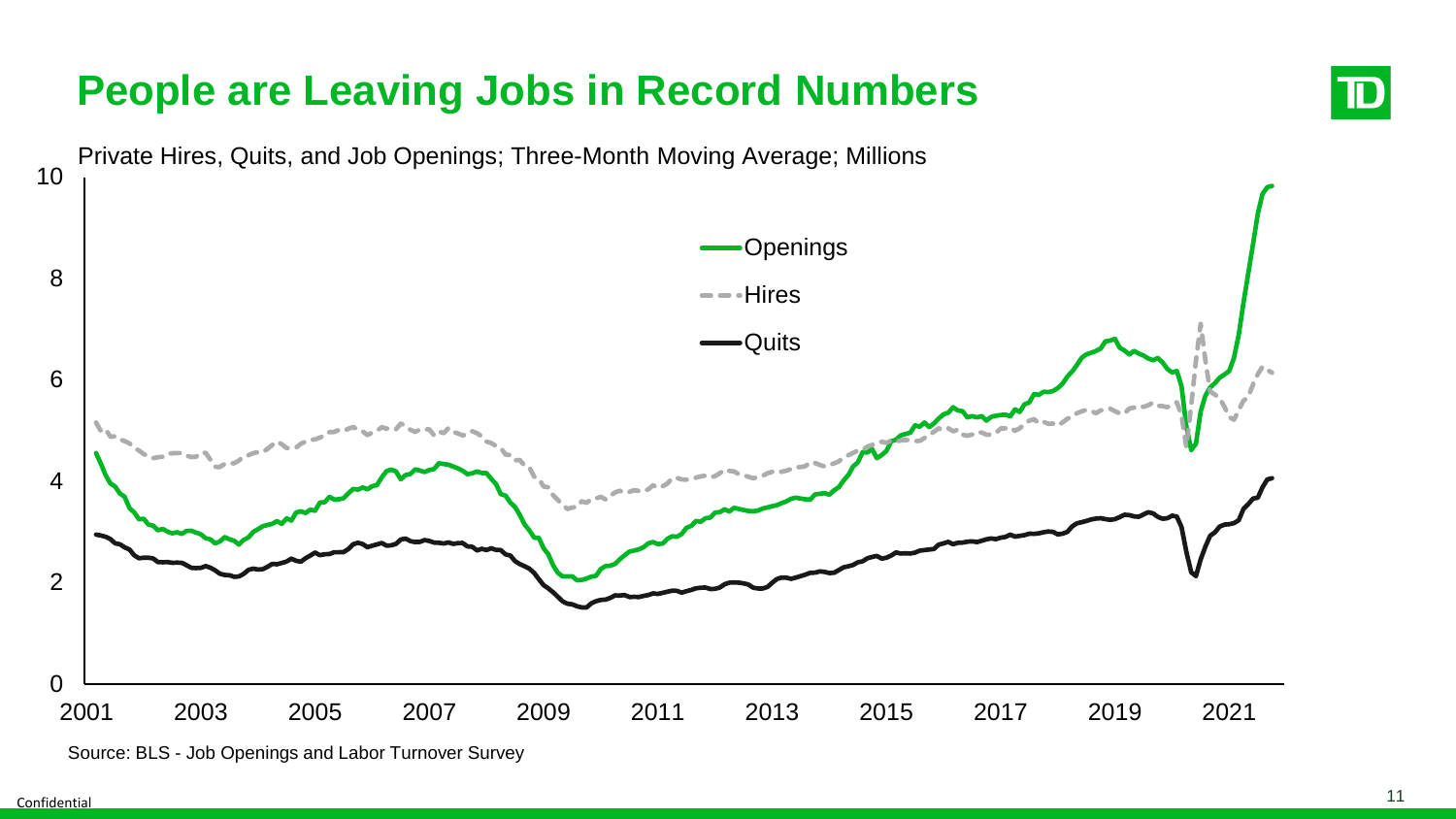## **Wage Pressures Are Picking Up**





Source: Bureau of Labor Statistics, National Federation of Independent Business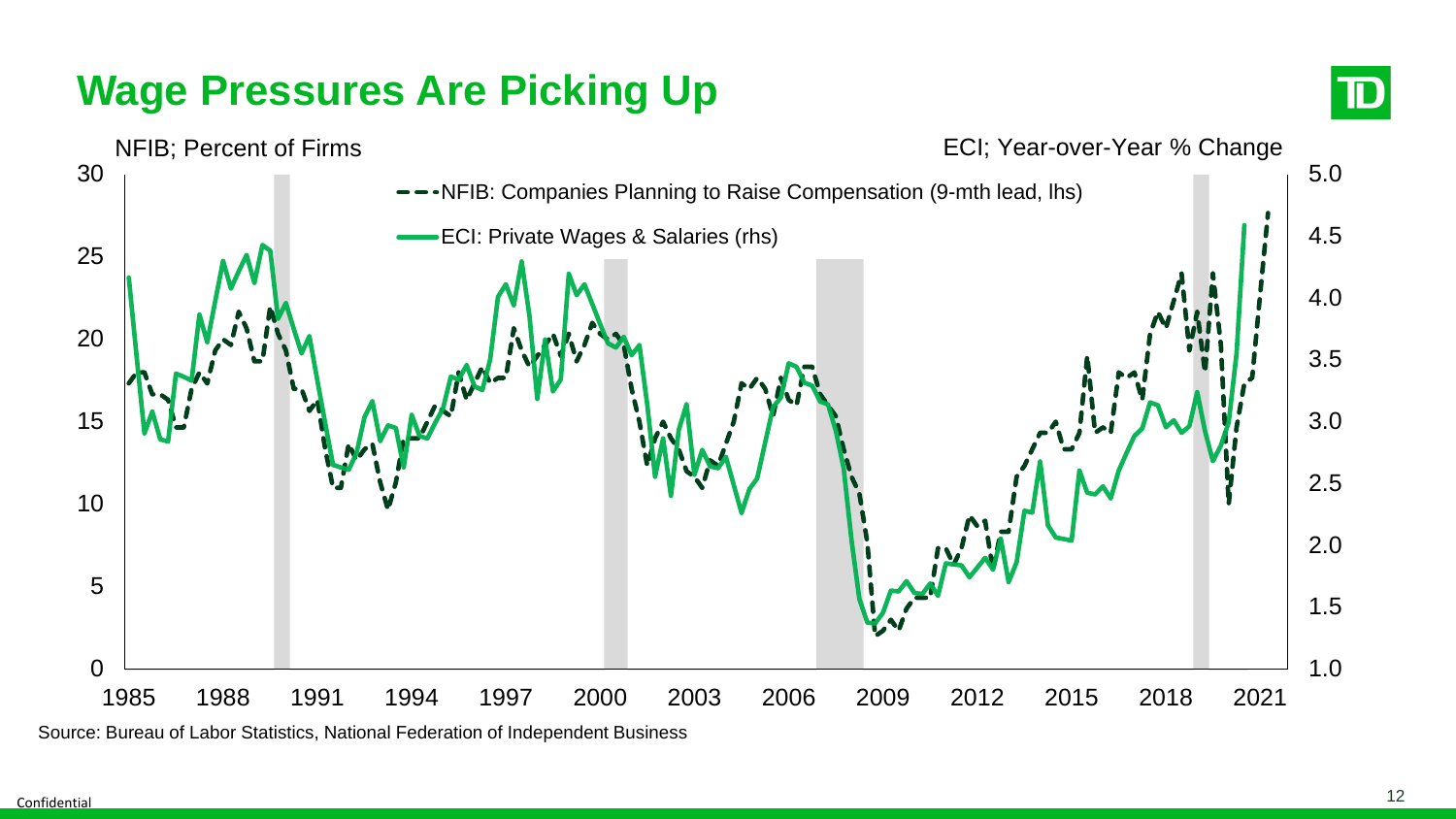#### **Higher Wages, Waning Pandemic Should Draw People Back to the Workforce**





Source: Bureau of Economic Analysis, TD Economics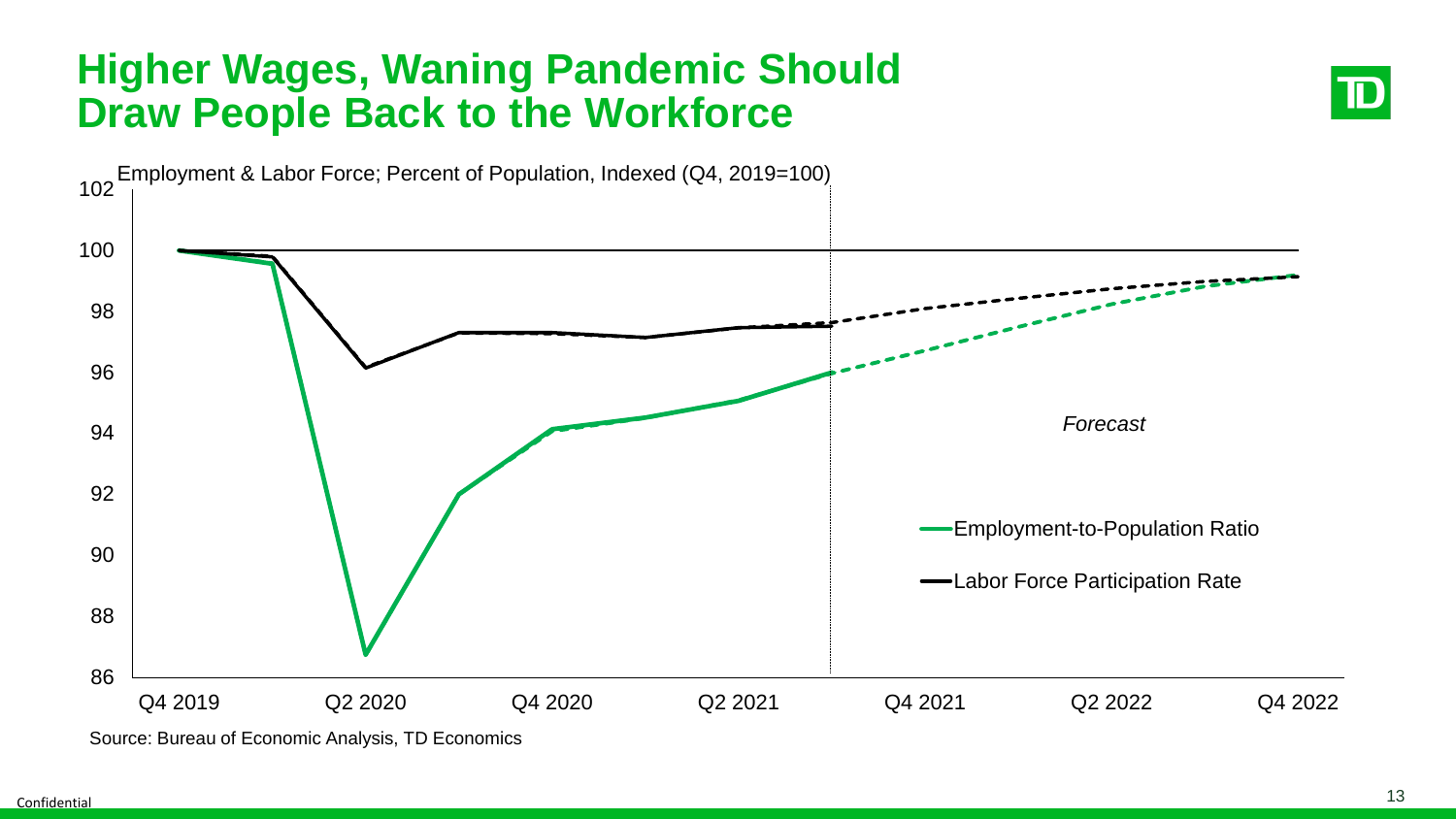

#### **Largest Job Deficits in High-Contact Sectors**

Change in Employment by Sector\*; Thousands of People



Source: Bureau of Labor Statistics, TD Economics.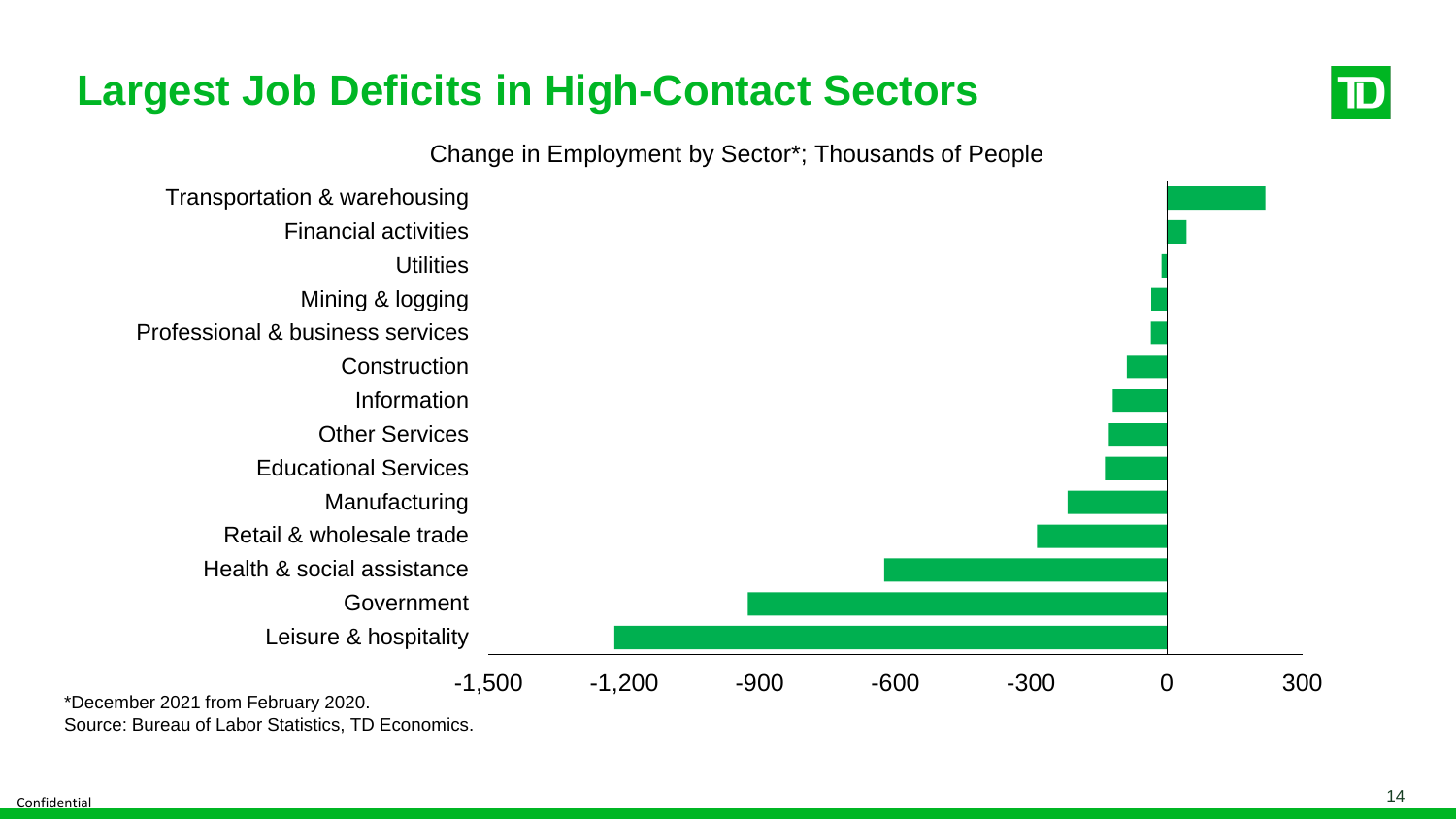

Source: U.S. Census Bureau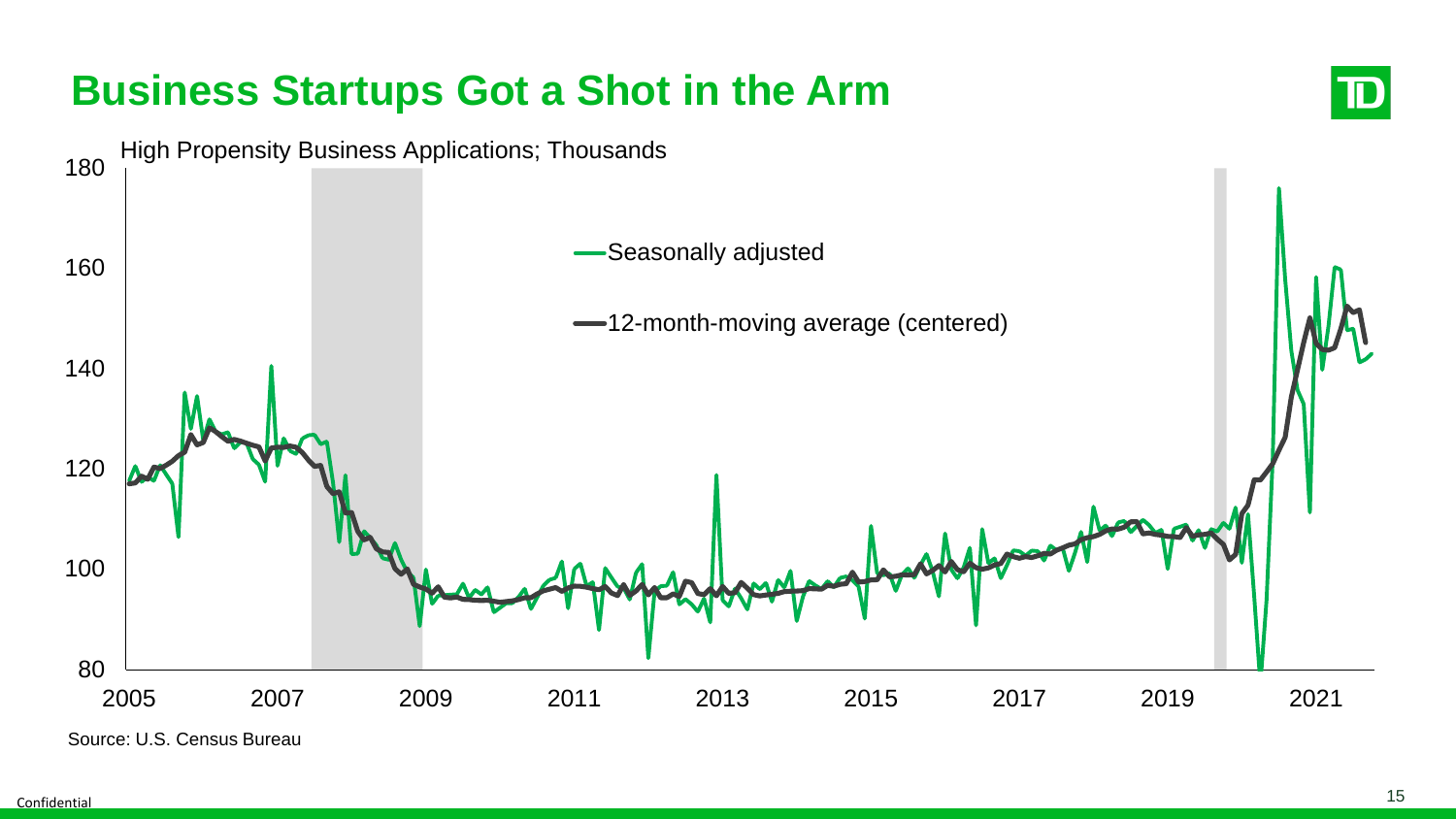#### **Inflation Lift from Energy Prices Likely to Reverse in 2022**  $\mathbf{D}% _{T}=\mathbf{D}_{T}\times\mathbf{D}_{T}$ U.S. Consumer Price Index, Year/Year % Change U.S. Price Index, Energy Goods and Services, Year/Year % Change 30

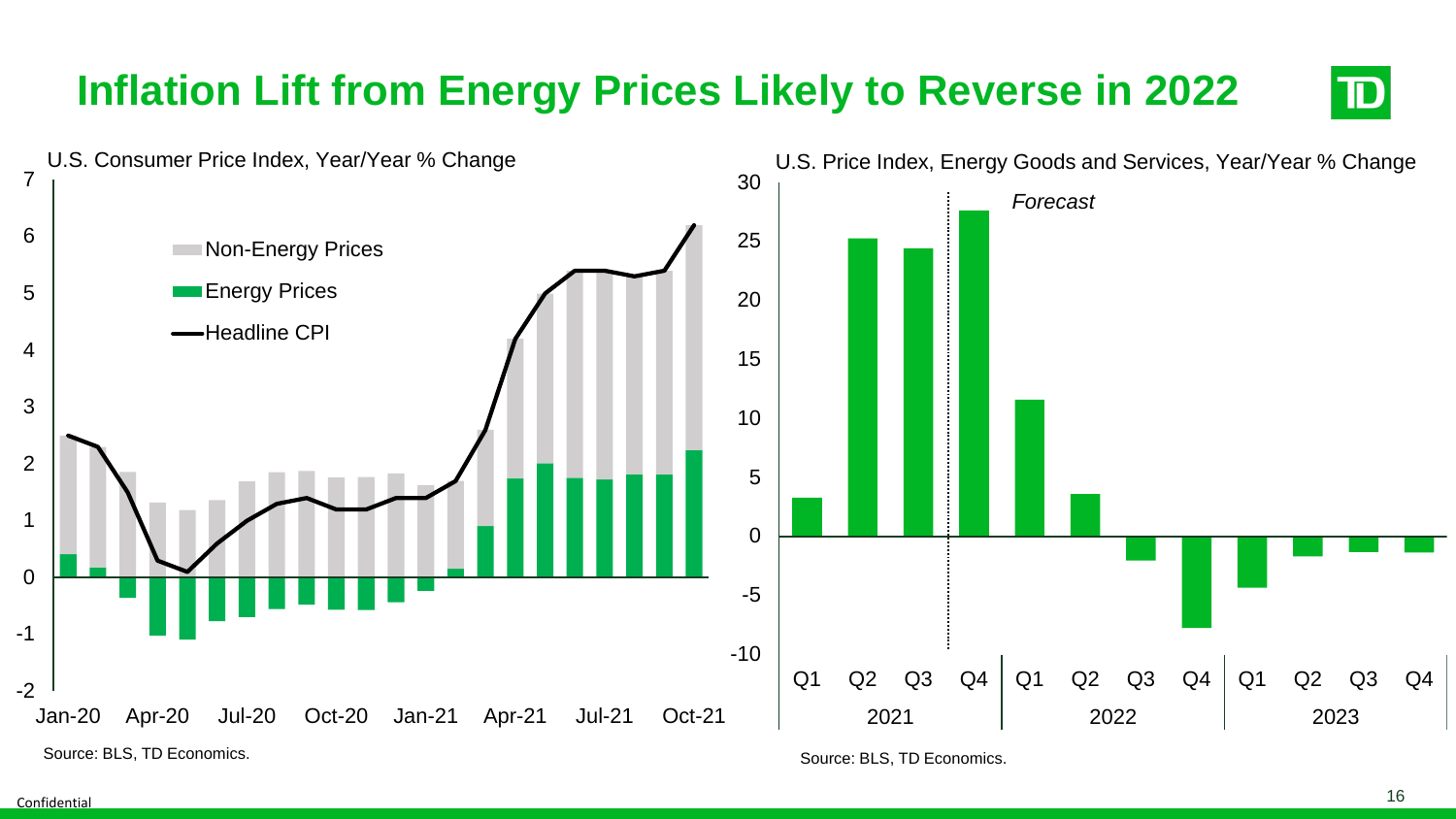### **A Higher, Flatter Yield Curve**





Note: Current is daily value on November 16, August is average of daily values. Source: Federal Reserve, Bloomberg. Forecast by TD Economics.